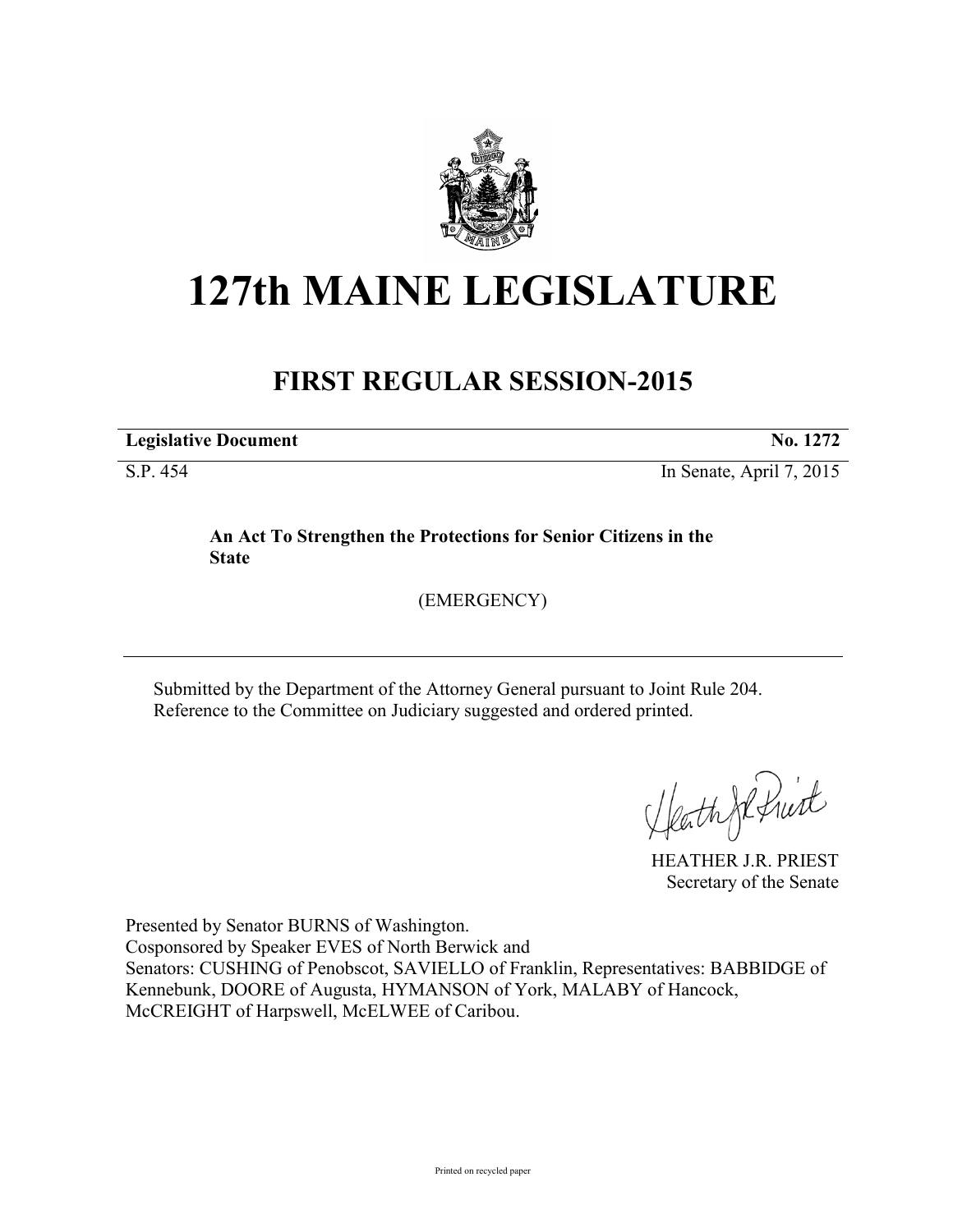- **Emergency preamble. Whereas,** acts and resolves of the Legislature do not become effective until 90 days after adjournment unless enacted as emergencies; and
- **Whereas,** this legislation needs to take effect before the expiration of the 90-day period in order for the protections it provides for senior citizens to be in place as soon as possible; and
- **Whereas,** in the judgment of the Legislature, these facts create an emergency within the meaning of the Constitution of Maine and require the following legislation as immediately necessary for the preservation of the public peace, health and safety; now, therefore,

### **Be it enacted by the People of the State of Maine as follows:**

- **Sec. 1. 17-A MRSA §555, sub-§1,** as repealed and replaced by PL 2005, c. 431, §1, is amended to read:
- **1.** A person is guilty of endangering the welfare of a dependent person if:
- A. The person recklessly endangers the health, safety or mental welfare of a dependent person who is unable to perform self-care because of advanced age or physical or mental disease, disorder or defect. Violation of this paragraph is a Class D crime; or
- B. The person intentionally or knowingly endangers the health, safety or mental welfare of a dependent person who is unable to perform self-care because of **advanced age or physical or mental disease, disorder or defect**. Violation of this paragraph is a Class C crime.
- **Sec. 2. 17-A MRSA §555, sub-§2,** as repealed and replaced by PL 2005, c. 431, §1, is repealed and the following enacted in its place:
- **2. Definitions.** As used in this section, unless the context otherwise indicates, the following terms have the following meanings.
- 26 A. "Endanger" includes a failure to act only when the defendant has a legal duty to protect the health, safety or mental welfare of the dependent person. For purposes of this paragraph, a legal duty may be inferred if the defendant has assumed responsibility in whole or in part for the care of the dependent person.
- B. "Dependent person" means a person, regardless of where that person resides, who is wholly or partially dependent upon one or more other persons for care or support because the person suffers from a significant limitation in mobility, vision, hearing or mental functioning or is unable to perform self-care because of advanced age or physical or mental disease, disorder or defect.
- **Sec. 3. 17-A MRSA §1151, sub-§8, ¶A,** as enacted by PL 1995, c. 149, §1, is amended to read: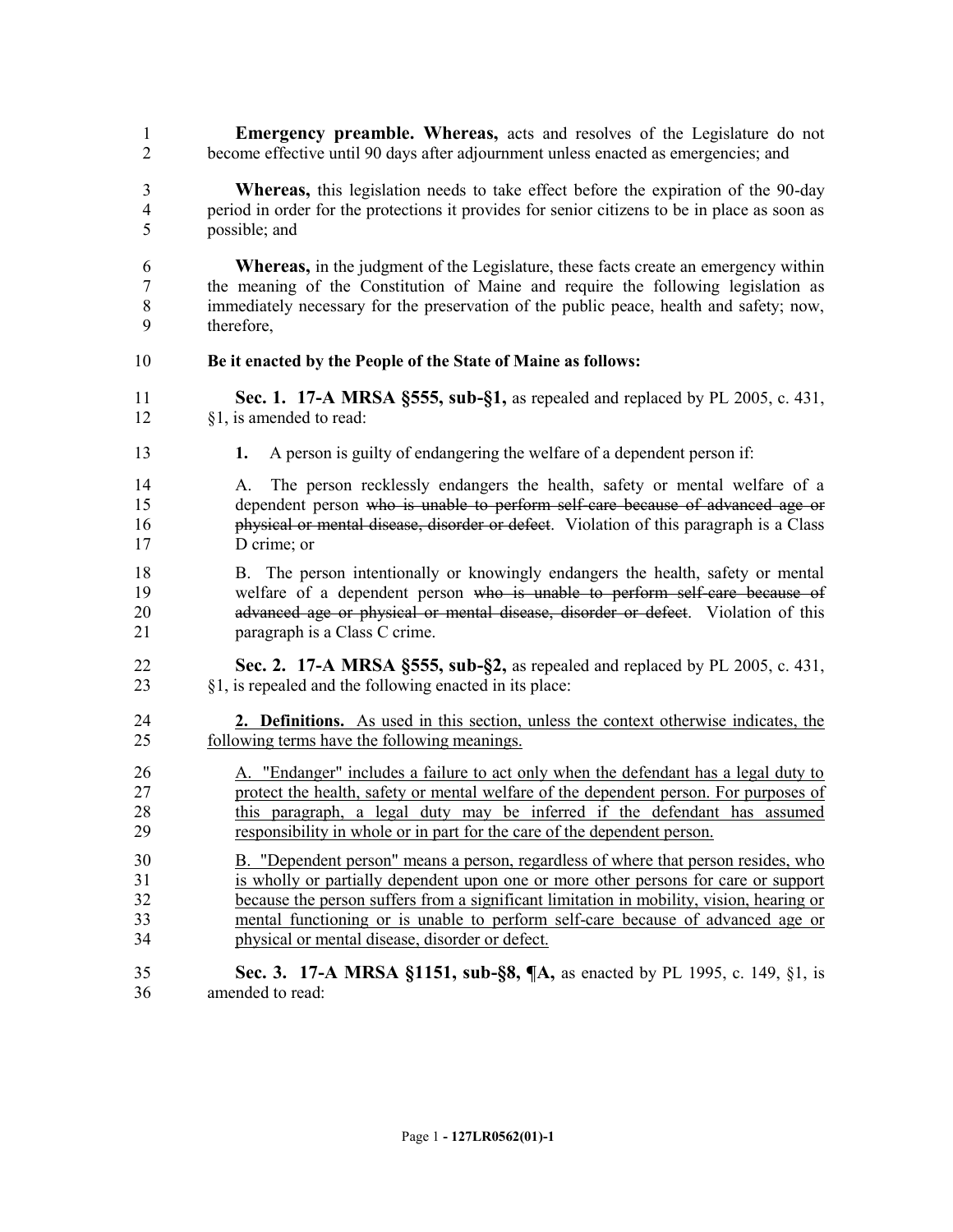1 A. The age of the victim, particularly of a victim of an advanced age or of a young age who has a reduced ability to self-protect or who suffers more significant harm due to age; and

 **Sec. 4. 22 MRSA §3472, sub-§1,** as amended by PL 2003, c. 653, §2, is further amended to read:

 **1. Abuse.** "Abuse" means the infliction of injury, unreasonable confinement, intimidation or cruel punishment that causes or is likely to cause physical harm or pain or mental anguish; sexual abuse or sexual exploitation; financial exploitation; or the intentional, knowing or reckless deprivation of essential needs. "Abuse" includes acts and omissions.

**Sec. 5. 22 MRSA §3472, sub-§9-A** is enacted to read:

 **9-A. Financial exploitation.** "Financial exploitation" means the use of deception, intimidation, undue influence, force or other unlawful means to obtain control over the property of a dependent adult for another's profit or advantage.

**Sec. 6. 22 MRSA §3472, sub-§16** is enacted to read:

 **16. Undue influence.** "Undue influence" means the misuse of real or apparent 17 authority or the use of manipulation by a person in a trusting, confidential or fiduciary relationship with a person who is a dependent adult or an incapacitated adult.

 **Sec. 7. Appropriations and allocations.** The following appropriations and allocations are made.

### **ATTORNEY GENERAL, DEPARTMENT OF**

- Initiative: Provides funding for one Detective position and one Assistant Attorney General position.
- 

| 25 | <b>GENERAL FUND</b>           | 2015-16   | 2016-17   |
|----|-------------------------------|-----------|-----------|
| 26 | POSITIONS - LEGISLATIVE COUNT | 2.000     | 2.000     |
| 27 | <b>Personal Services</b>      | \$186,561 | \$187,566 |
| 28 | All Other                     | \$19,408  | \$15,033  |
| 29 |                               |           |           |
| 30 | <b>GENERAL FUND TOTAL</b>     | \$205,969 | \$202,599 |

 **Sec. 8. Funding.** The Attorney General may accept any funds available to fund positions within the Department of the Attorney General to investigate and prosecute the financial exploitation of dependent adults in accordance with this Act.

 **Emergency clause.** In view of the emergency cited in the preamble, this legislation takes effect when approved.